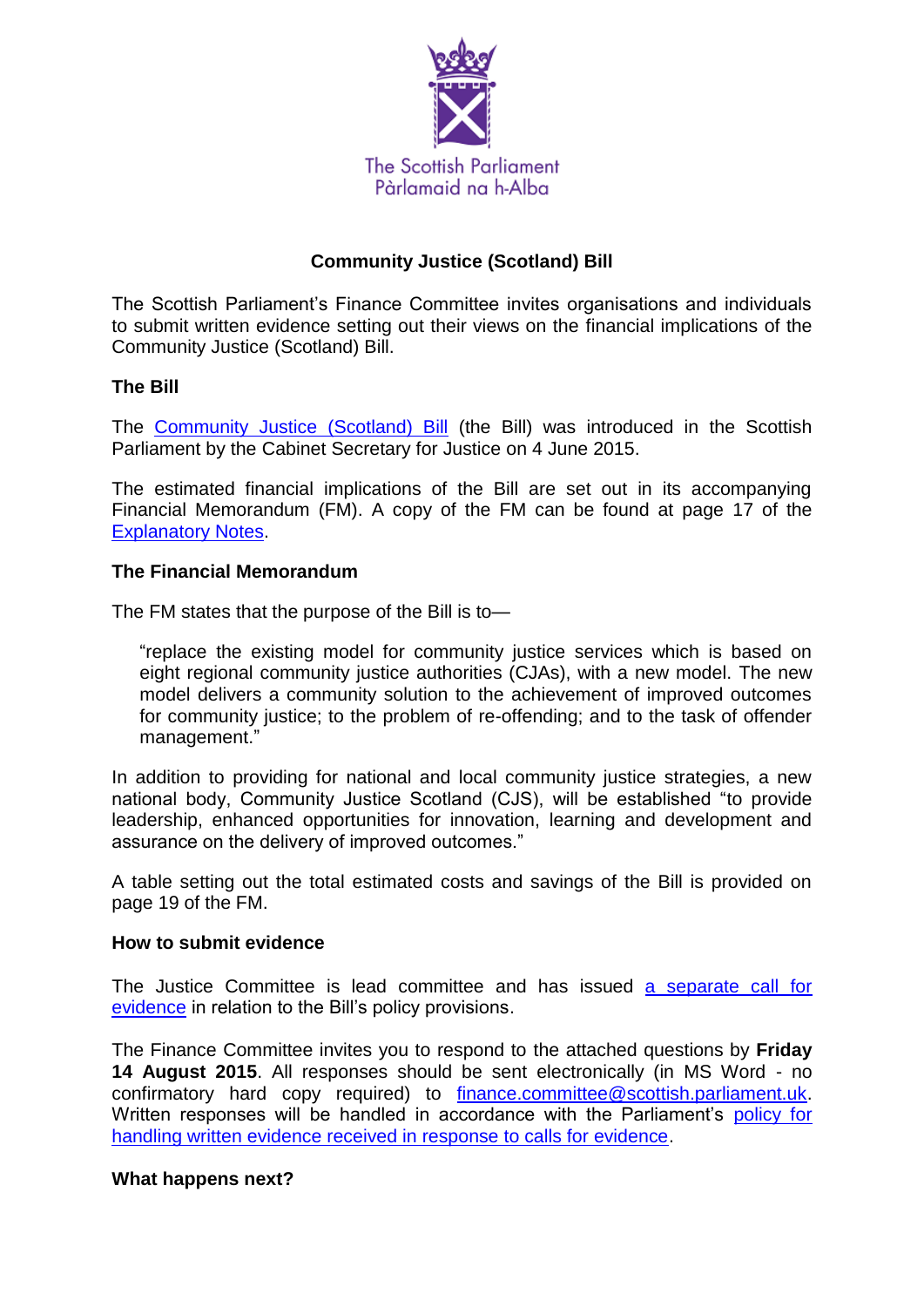All written evidence received will be considered and you may be invited to provide further information to the Committee in oral evidence. As a result of the sometimes tight deadlines for Parliamentary scrutiny of a Bill it is possible that any invitation to give evidence might be extended at relatively short notice.

Should you have any queries in relation to this, please do not hesitate to contact the Committee clerking team on Tel: 0131 348 5451